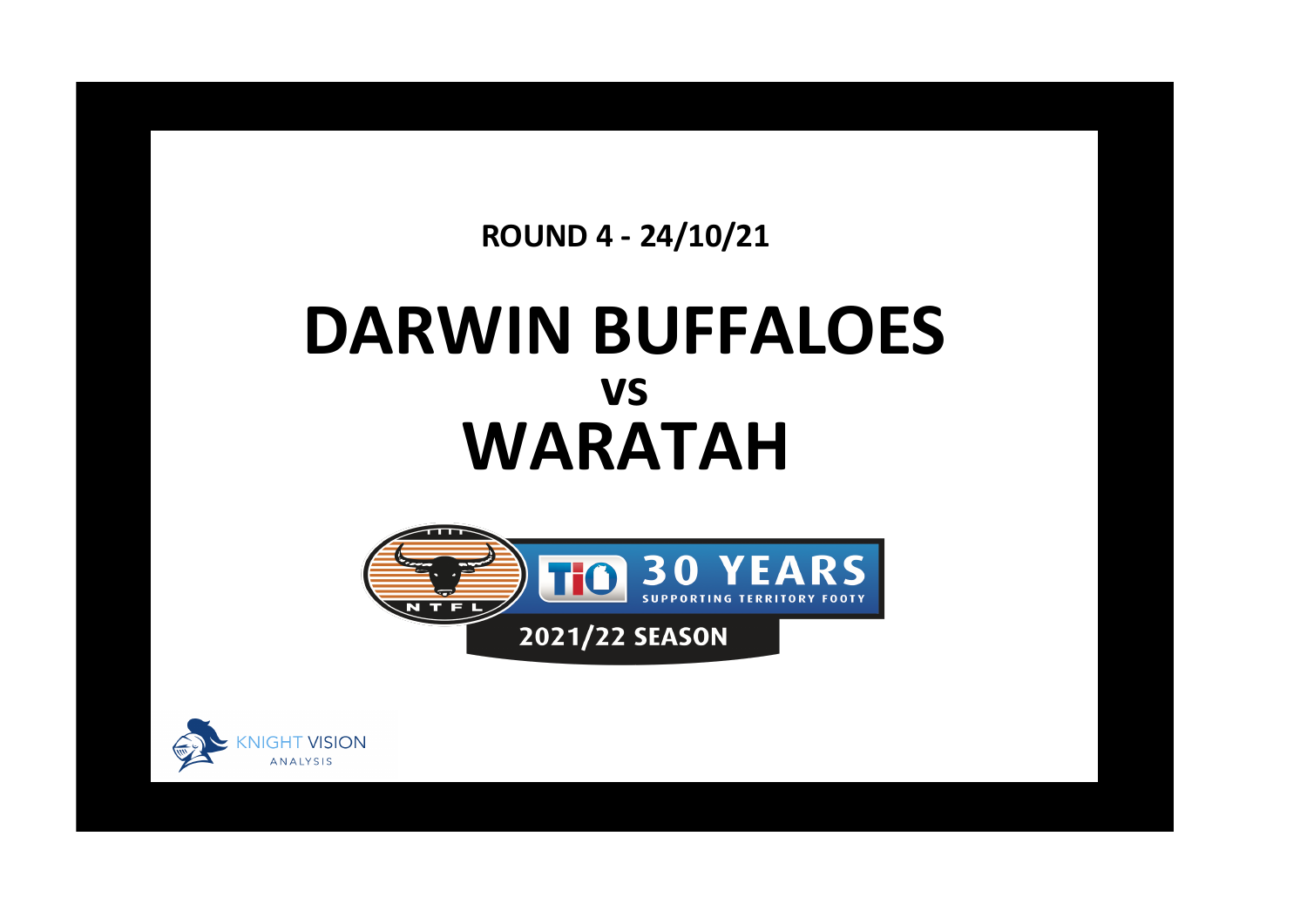|                         |                         | <b>Darwin Buffaloes</b> |                |                         |                          |                |                         | Waratah                 |                         |              |              |                |                |                |              |
|-------------------------|-------------------------|-------------------------|----------------|-------------------------|--------------------------|----------------|-------------------------|-------------------------|-------------------------|--------------|--------------|----------------|----------------|----------------|--------------|
| Q1                      | Q <sub>2</sub>          | Q <sub>3</sub>          | Q4             | <b>TOTAL</b>            |                          | Q1             | Q <sub>2</sub>          | Q <sub>3</sub>          | Q <sub>4</sub>          | <b>TOTAL</b> | Q1           | Q <sub>2</sub> | Q <sub>3</sub> | Q <sub>4</sub> | <b>TOTAL</b> |
| 42                      | 36                      | 31                      | 34             | 143                     | <b>Kicks</b>             | 37             | 26                      | 28                      | 48                      | 139          | $+5$         | $+10$          | $+3$           | $-14$          | $+4$         |
| 17                      | 14                      | 14                      | 13             | 58                      | <b>Handballs</b>         | 17             | 28                      | 14                      | 33                      | 92           | $\mathbf{0}$ | $-14$          | $\mathbf{0}$   | $-20$          | $-34$        |
| 59                      | 50                      | 45                      | 47             | 201                     | <b>Disposals</b>         | 54             | 54                      | 42                      | 81                      | 231          | $+5$         | $-4$           | $+3$           | $-34$          | $-30$        |
| 2.47                    | 2.57                    | 2.21                    | 2.62           | 2.47                    | <b>K:H Ratio</b>         | 2.18           | 0.93                    | 2.00                    | 1.45                    | 1.51         | $+0.29$      | $+1.64$        | $+0.21$        | $+1.16$        | $+0.95$      |
| 64%                     | 58%                     | 65%                     | 59%            | 62%                     | Kick Eff. %              | 59%            | 73%                     | 43%                     | 65%                     | 60%          | $+5%$        | $-15%$         | $+22%$         | $-6%$          | $+1%$        |
| 88%                     | 79%                     | 64%                     | 92%            | 81%                     | <b>Handball Eff. %</b>   | 94%            | 79%                     | 86%                     | 82%                     | 84%          | $-6%$        | 0%             | $-21%$         | $+10%$         | $-3%$        |
| 3                       | $\mathbf{1}$            | $\overline{\mathbf{z}}$ | 5              | 16                      | <b>Clangers</b>          | 4              | 4                       | $\overline{2}$          | $\overline{2}$          | 12           | $-1$         | $-3$           | $+5$           | $+3$           | $+4$         |
| 20                      | 26                      | 20                      | 20             | 86                      | <b>Cont. Poss</b>        | 26             | 18                      | 20                      | 37                      | 101          | $-6$         | $+8$           | $\mathbf{0}$   | $-17$          | $-15$        |
| 38                      | 24                      | 25                      | 27             | 114                     | <b>Unc. Poss</b>         | 29             | 38                      | 22                      | 45                      | 134          | $+9$         | $-14$          | $+3$           | $-18$          | $-20$        |
| 16                      | 12                      | 12                      | 13             | 53                      | <b>Marks</b>             | 13             | $\overline{\mathbf{z}}$ | 9                       | 14                      | 43           | $+3$         | $+5$           | $+3$           | $-1$           | $+10$        |
| 14                      | 9                       | 9                       | 11             | 43                      | <b>Unc. Marks</b>        | 12             | 6                       | 6                       | 11                      | 35           | $+2$         | $+3$           | $+3$           | $\mathbf{0}$   | $+8$         |
| $\overline{2}$          | 3                       | 3                       | $\mathbf{2}$   | 10                      | <b>Cont. Marks</b>       | 1              | 1                       | 3                       | 3                       | 8            | $+1$         | $+2$           | $\mathbf{0}$   | $-1$           | $+2$         |
| $\mathbf{1}$            | 1                       | 1                       | 3              | 6                       | <b>Int. Marks</b>        | 2              | <sup>0</sup>            | 5                       | 1                       | 8            | $-1$         | $+1$           | $-4$           | $+2$           | $-2$         |
| $\overline{2}$          | 3                       | 1                       | $\overline{2}$ | 8                       | F50 Marks                | $\Omega$       | 1                       | 1                       | $\overline{\mathbf{3}}$ | 5            | $+2$         | $+2$           | $\mathbf{0}$   | $-1$           | $+3$         |
| 14                      | 11                      | 9                       | 12             | 46                      | <b>Handball Receives</b> | 12             | 21                      | 9                       | 25                      | 67           | $+2$         | $-10$          | $\mathbf{0}$   | $-13$          | $-21$        |
| 15                      | 15                      | 13                      | 13             | 56                      | <b>Groundball Gets</b>   | 17             | 17                      | 11                      | 28                      | 73           | $-2$         | $-2$           | $+2$           | $-15$          | $-17$        |
| $\bf{0}$                | $\overline{\mathbf{2}}$ | $\mathbf 0$             | $\mathbf{1}$   | 3                       | <b>Hitouts</b>           | 12             | 15                      | 7                       | 10                      | 44           | $-12$        | $-13$          | $-7$           | $-9$           | $-41$        |
| 4                       | 8                       | 4                       | 4              | 20                      | <b>Clearances</b>        | 9              | 8                       | 5                       | 8                       | 30           | $-5$         | $\mathbf{0}$   | $-1$           | $-4$           | $-10$        |
| 7                       | 11                      | 7                       | 10             | 35                      | <b>Tackles</b>           | 11             | 7                       | 7                       | 3                       | 28           | $-4$         | $+4$           | $\mathbf{0}$   | $+7$           | $+7$         |
| 9                       | $\overline{2}$          | 1                       | 8              | 20                      | <b>One Percenters</b>    | 5              | $\overline{2}$          | 4                       | 3                       | 14           | $+4$         | $\mathbf{0}$   | $-3$           | $+5$           | $+6$         |
| 9                       | $\overline{2}$          | 0                       | 3              | 14                      | <b>Spoils</b>            | 3              | $\Omega$                | 4                       | $\overline{2}$          | 9            | $+6$         | $+2$           | $-4$           | $+1$           | $+5$         |
| 6                       | 10                      | 6                       | 5              | 27                      | <b>Frees For</b>         | 11             | $\overline{2}$          | 11                      | 8                       | 32           | $-5$         | $+8$           | $-5$           | $-3$           | $-5$         |
| 11                      | $\overline{2}$          | 11                      | 8              | 32                      | <b>Frees Against</b>     | 6              | 10                      | 6                       | 5                       | 27           | $+5$         | $-8$           | $+5$           | $+3$           | $+5$         |
| 5                       | 15                      | 6                       | 11             | 37                      | <b>Inside 50s</b>        | 10             | 3                       | 11                      | 13                      | 37           | $-5$         | $+12$          | $-5$           | $-2$           | $\mathbf{0}$ |
| $\overline{\mathbf{z}}$ | $\overline{2}$          | 9                       | 9              | 27                      | <b>Rebound 50s</b>       | 3              | 12                      | 5                       | 10                      | 30           | $+4$         | $-10$          | $+4$           | $-1$           | $-3$         |
| 60%                     | 40%                     | 17%                     | 36%            | 38%                     | Score / 150 %            | 50%            | 33%                     | 73%                     | 54%                     | 57%          | +10%         | $+7%$          | $-56%$         | $-17%$         | $-19%$       |
| $\overline{\mathbf{2}}$ | 3                       | $\mathbf{1}$            | 1              | $\overline{\mathbf{z}}$ | <b>Goals</b>             | $\overline{2}$ | $\mathbf{1}$            | $\overline{\mathbf{2}}$ | 4                       | 9            | $\mathbf{0}$ | $+2$           | $-1$           | $-3$           | $-2$         |
| 1                       | 3                       | 0                       | 3              | $\overline{7}$          | <b>Behinds</b>           | 3              | 0                       | 6                       | $\overline{\mathbf{3}}$ | 12           | $-2$         | $+3$           | $-6$           | $\bf{0}$       | $-5$         |
| 13                      | 21                      | 6                       | 9              | 49                      | <b>Score</b>             | 15             | 6                       | 18                      | 27                      | 66           | $-2$         | $+15$          | $-12$          | $-18$          | $-17$        |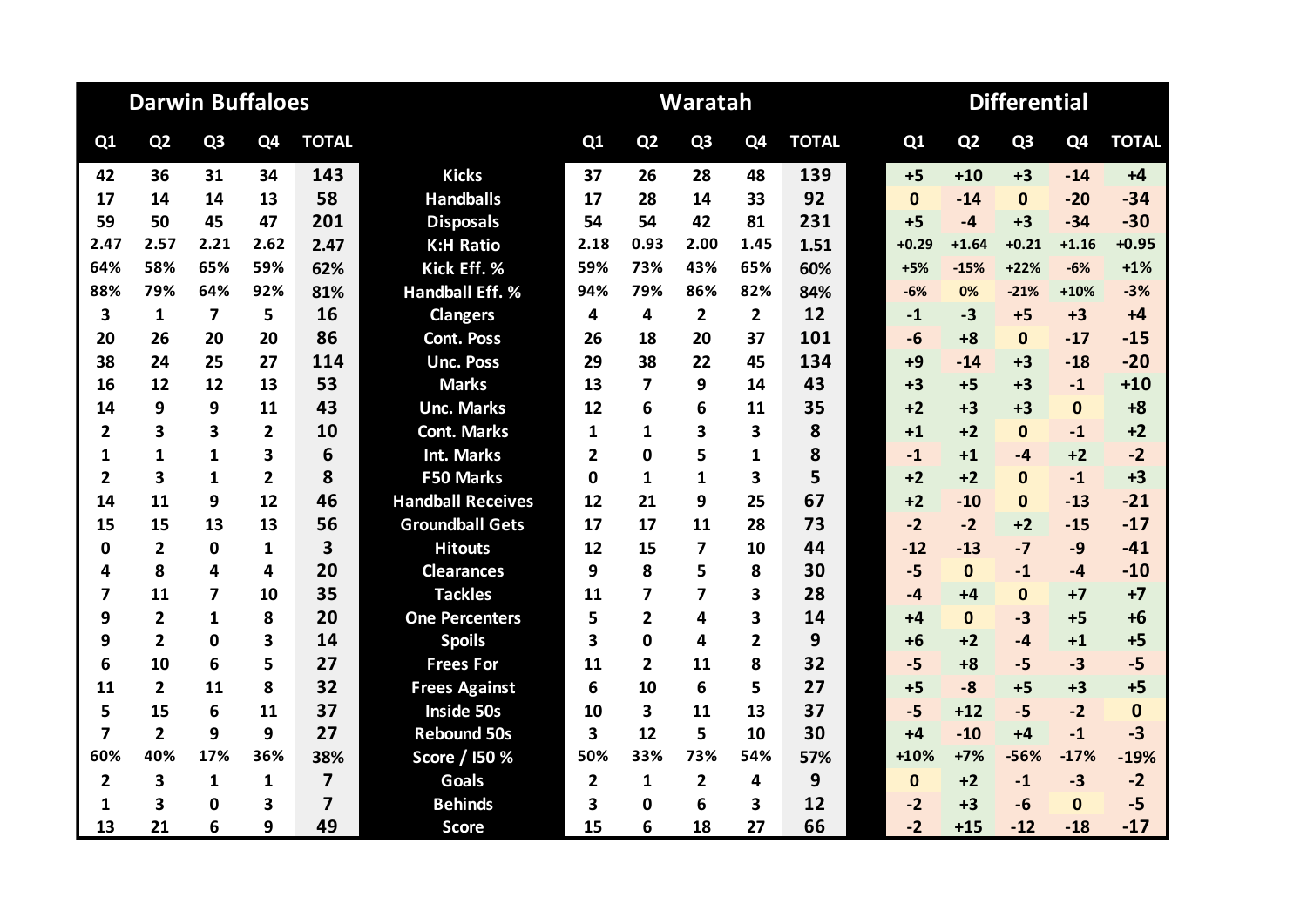|                     |      |     |       |       |             |    |           |       |       |      |      |      | <b>Darwin Buffaloes</b> |       |       |       |            |                |    |           |    |                |     |            |    |              |                |
|---------------------|------|-----|-------|-------|-------------|----|-----------|-------|-------|------|------|------|-------------------------|-------|-------|-------|------------|----------------|----|-----------|----|----------------|-----|------------|----|--------------|----------------|
| <b>Player</b>       | К    | н   | D     |       | KE% HE% CLG |    | <b>CP</b> | UP    | М     | UM   | CM   |      | IM F50M HR GBG HO       |       |       |       | <b>CLR</b> | т              | 1% | <b>SP</b> | FF | FA             | 150 | <b>R50</b> | G  | B            | <b>SA</b>      |
| 06 J Stokes         | 8    | 8   | 16    |       | 50% 100%    | 0  | 8         | 8     | 4     | 3    | 1    | 0    | 0                       | 4     | 4     | 0     | 2          | 2              | 0  | 0         | 3  | $\Omega$       | 3   | 3          | 0  | $\Omega$     | 0              |
| 27 J Kickett        | 12   | 4   | 16    | 58%   | 75%         |    | 4         | 12    | 9     | 9    | 0    | 1    | 0                       |       | 4     | 0     | 0          | 0              |    | 1         | 1  | 2              | 0   | 6          | 0  | 0            | 0              |
| 17 J Lochowiak      | 8    | 5   | 13    | 25%   | 80%         | 2  | 7         | 6     | 2     | 2    | 0    | 0    | 1                       | 3     | 5     | 0     | 1          | 3              | 3  | 1         | 2  | 5              | 6   | 1          | 0  | $\mathbf{1}$ | 0              |
| 05 A Lochowiak      | 9    | 3   | 12    | 44%   | 33%         | 2  | 6         | 5     | 3     | 1    | 2    | 0    | 2                       | 2     | 3     | 0     | 0          | 3              | 0  | 0         | 1  | 1              | 1   | 0          | 3  | 2            | 2              |
| 10 B Stokes         | 11   |     | 12    |       | 82% 100%    | 0  | 2         | 10    | 4     | 4    | 0    | 2    | 0                       | 6     | 2     | 0     | 1          | 2              | 0  | 0         | 0  | $\mathbf{1}$   | 3   | 3          | 0  | 0            | 1              |
| 24 C Sharples       | 7    | 4   | 11    | 43%   | 100%        | 0  | 5         | 7     | 4     | 4    | 0    | 0    | 0                       | 2     | 2     | 0     | 4          | 3              | 0  | 0         | 3  | 4              | 4   | 2          | 0  | 0            | 0              |
| 35 A Darcy          | 7    | 4   | 11    | 86%   | 75%         | 2  | 4         | 8     | 3     | 3    | 0    | 0    | 0                       | 4     | 4     | 3     | 2          | 2              |    | 1         |    | 4              |     | 0          | 0  | 0            | 0              |
| 21 D Gordon         | 10   | 0   | 10    |       | 50% #####   | 3  | 5         | 5     | 2     | 0    | 2    | 2    | 0                       | 3     | 2     | 0     | 0          | 1              | 5  | 4         |    | 2              | 3   | 3          | 0  | 0            | 0              |
| 12 K Maroney        | 6    | 3   | 9     | 83%   | 67%         | 0  | 3         | 6     | 4     | 3    | 1    | 1    | 0                       | 3     | 0     | 0     | 0          | 1              | 4  | 4         | 2  | $\mathbf{1}$   | 0   | 0          | 0  | 0            | 0              |
| 16 P Boles          | 7    | 2   | 9     | 57%   | 100%        | 0  | 5         | 2     | 1     | 1    | 0    | 0    | 0                       | 1     | 4     | 0     | 3          | 3              | 0  | 0         | 1  | 1              | 3   | 0          | 0  | 0            | 0              |
| 03 J Collinson      | 5    | 3   | 8     | 60%   | 67%         |    | 3         | 5     | 2     | 2    | 0    | 0    |                         | 2     | 3     | 0     | 0          | 2              |    | 0         |    | 1              |     |            | 0  | 1            | 1              |
| 26 M Lochowiak      | 5    | 3   | 8     | 60%   | 100%        |    |           |       | 3     | 0    | 3    | 0    |                         | 0     | 4     | 0     | 0          | 0              | 0  | 0         | 0  | 0              | 3   | 0          |    | 1            | 1              |
| 34 C Sambono        | 6    | 2   | 8     | 50%   | 50%         | 0  | 5         | 3     | 3     | 2    | 1    | 0    | 1                       | 0     | 2     | 0     | 0          | 2              | 0  | 0         | 2  | 0              | 2   | 0          |    | $\mathbf{1}$ | $\overline{2}$ |
| 02 L Roberts        | 5    | 2   | 7     | 80%   | 100%        |    | 4         | 3     | 0     | 0    | 0    | 0    | 0                       | 2     | 4     | 0     | 0          | $\overline{2}$ |    | 0         | 0  | 1              | -1  | 1          | 0  | 0            | 0              |
| 07 T Eldridge       | 5    |     | 6     | 100%  | 0%          | 0  | 3         | 3     | 0     | 0    | 0    | 0    | 0                       | 3     | 2     | 0     | 0          | 3              | 0  | 0         |    | 0              | 0   |            | 0  | 0            | 1              |
| 09 A Stokes         | 4    | 2   | 6     | 50%   | 100%        | 0  | 3         | 3     | 2     | 2    | 0    | 0    | 2                       | 1     |       | 0     | 3          | 2              | 0  | 0         | 2  | 0              |     | 0          | 2  | 1            | 0              |
| 13 Jackson Clark    | 3    | 3   | 6     | 67%   | 100%        | 0  | 1         | 5     | 1     | 1    | 0    | 0    | 0                       | 2     |       | 0     |            | 1              | 0  | 0         | 2  | $\overline{2}$ | 0   | 2          | 0  | 0            | 0              |
| 23 P Campbell       | 4    | 2   | 6     | 25%   | 0%          |    | 3         | 3     | 2     | 2    | 0    | 0    | 0                       | 1     | 3     | 0     |            | 1              | Ω  | 0         | 0  | 0              | 0   | 2          | 0  | 0            | 0              |
| 31 G Remfrey        | 5    |     | 6     | 60%   | 100%        |    | 2         | 5     | 2     | 2    | 0    | 0    | 0                       | 3     |       | 0     | 0          | 1              |    | 0         | 1  | 1              | 4   | 0          | 0  | 0            | 1              |
| 11 T Clarke         | 3    | 2   | 5     |       | 33% 100%    | 0  | 3         |       | 0     | 0    | 0    | 0    | 0                       | 1     | 2     | 0     | 2          | 1              | 0  | 0         | 1  | 0              | 0   | 0          | 0  | 0            | 0              |
| 14 L McKenzie       | 3    | 2   | 5     |       | 100% 100%   | 0  | 2         | 3     | 1     | 1    | 0    | 0    | 0                       | 1     | 2     | 0     | 0          | 0              | 2  | 2         | 2  | 0              | 0   | 1          | 0  | 0            | 0              |
| 08 X Grant          | 2    | 0   | 2     |       | 100% #####  | 0  | 0         | 2     | 1     | 1    | 0    | 0    | 0                       | 1     | 0     | 0     | 0          | 0              | 1  | 1         | 0  | 2              | 1   | 1          | 0  | 0            | 0              |
| <b>DBFC</b>         | 143  | 58  | 201   | 62%   | 81%         | 16 | 86        | 114   | 53    | 43   | 10   | 6    | 8                       | 46    | 56    | 3     | 20         | 35             | 20 | 14        | 27 | 32             | 37  | 27         |    | 7            | 9              |
| <b>WAR</b>          |      |     |       |       |             |    |           |       |       |      |      |      |                         |       |       |       |            |                |    |           |    |                |     |            |    |              |                |
|                     | 139  | 92  |       |       | 231 60% 84% | 12 | 101       | 134   | 43    | 35   | 8    | 8    | 5                       | 67    | 73    | 44    | 30         | 28             | 14 | 9         | 32 | 27             | 37  | 30         | 9  | 12           | 12             |
| <b>Differential</b> | $+4$ | -34 | $-30$ | $+1%$ | $-3%$       | +4 | $-15$     | $-20$ | $+10$ | $+8$ | $+2$ | $-2$ | $+3$                    | $-21$ | $-17$ | $-41$ | $-10$      | $+7$           | +6 | $+5$      | -5 | $+5$           | 0   | -3         | -2 | -5           | $-3$           |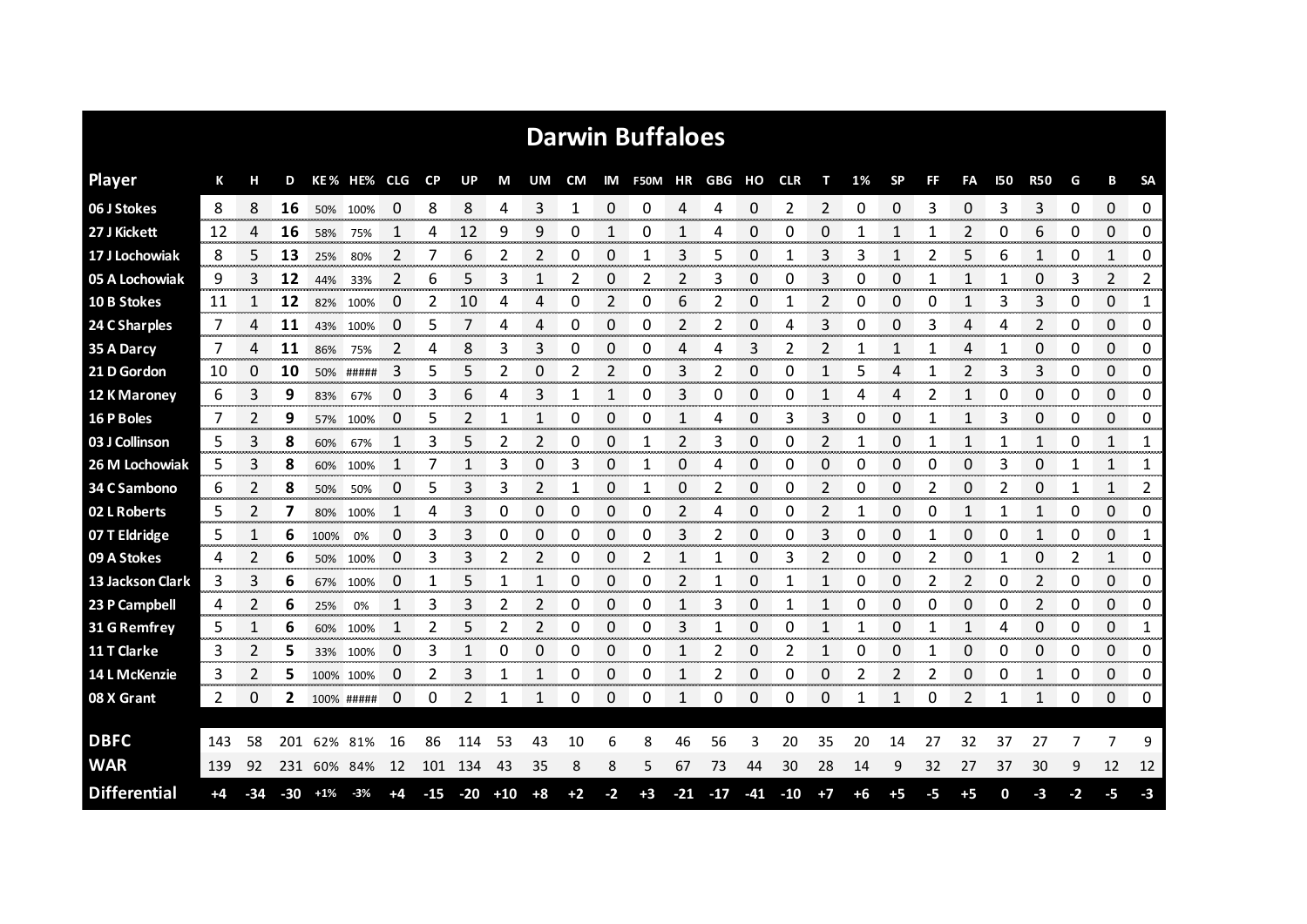|                     |     |               |       |             |             |             |                 |           |       |                |             |                | <b>Waratah</b>           |               |                         |                      |    |                 |                  |                |           |                  |            |                      |              |                     |                     |
|---------------------|-----|---------------|-------|-------------|-------------|-------------|-----------------|-----------|-------|----------------|-------------|----------------|--------------------------|---------------|-------------------------|----------------------|----|-----------------|------------------|----------------|-----------|------------------|------------|----------------------|--------------|---------------------|---------------------|
| <b>Player</b>       | К   | н             | D     |             | KE% HE% CLG |             | <b>CP</b>       | <b>UP</b> | M     | UM             |             |                | CM IM F50M HR GBG HO CLR |               |                         |                      |    | т               | 1%               | <b>SP</b>      | <b>FF</b> | FA               | <b>I50</b> | <b>R50</b>           | G            | В                   | <b>SA</b>           |
| 03 B Carroll        | 12  | 8             | 20    | 58%         | 88%         | 2           | 12              | 8         | 2     | 1              |             | 0              |                          | 6             | 11                      | 0                    | 4  | 2               |                  | 1              | 0         | 1                | 4          | 2                    | 1            | 0                   | 1                   |
| 06 W Collis         | 11  |               | 18    | 82%         | 86%         |             | 5               | 13        | 6     | 5              |             |                |                          | 6             | 3                       | 0                    | 2  | 2               | 0                | 0              | 2         | 0                |            | 0                    | 1            | 0                   | 0                   |
| 10 A Gulden         | 10  |               | 17    | 60%         | 86%         | 0           | 5               | 13        | 3     | 3              | 0           | 0              | 0                        | 7             | 5                       | 0                    | 0  | 4               | 3                | 2              |           |                  | 0          | 4                    | 0            | 1                   | 2                   |
| 05 T Cree           | 13  | 2             | 15    | 62%         | 50%         | 0           | 9               | 6         | 3     | 3              | 0           | 0              | 0                        | 0             | 4                       | 0                    | 2  | 2               |                  | 1              | 8         | 0                | 3          | 0                    | 2            | 4                   | 0                   |
| 09 J Bowd           | 9   | 6             | 15    | 44%         | 50%         | 0           | 4               | 12        | 1     | 1              | 0           | 0              | 0                        | 7             | 3                       | 0                    | 0  | 0               |                  | $\mathbf{1}$   | 2         | 1                | 0          | 6                    | 0            | 0                   | 0                   |
| 04 D Collis         | 12  | 2             | 14    | 33%         | 100%        | 3           | 4               | 8         | 3     | 3              | 0           | 0              | 1                        | 5             | 2                       | 0                    | 3  | 3               | 1                | 1              | 2         | 4                | 5          | 0                    | 0            | 1                   | 2                   |
| 07 R Turnbull       | 3   | 11            | 14    | 100%        | 64%         | 0           | 6               | 9         | 1     |                | 0           | 0              | 0                        | 7             | 6                       | 0                    | 2  | 2               | 0                | 0              | 0         | 3                |            | 2                    | 0            | 0                   | 0                   |
| 14 J Crocker        | 6   | 8             | 14    | 67%         | 75%         |             | 7               |           | 1     | 1              | 0           | 0              | 0                        | 4             |                         | 0                    | 4  | 0               | 0                | 0              | 0         | 1                | 0          | 1                    | 1            | 0                   | 0                   |
| 17 J Stevens        | 9   | 5             | 14    | 78%         | 100%        | 1           | 10              | 5         | 3     | $\overline{2}$ | 1           | $\overline{2}$ | 0                        | 1             | 7                       | 1                    | 6  | 1               | 1                | 1              | 3         | 1                | 3          | 5                    | 0            | 0                   | 1                   |
| 01 J Magro          | 10  | $\mathcal{P}$ | 12    | 70%         | 50%         | 1           | 5               |           | 3     | 2              | 1           | 0              | 0                        | 2             | 2                       | 0                    |    | 2               | 0                | 0              | 3         | 1                | 5          | 2                    | 0            | 2                   | 2                   |
| 33 C Rich           | 9   | 3             | 12    |             | 33% 100%    | 0           | 4               |           | 3     | 3              | 0           | 0              | 0                        | 4             | 2                       | 0                    | 0  | 1               | 0                | 0              | 2         | 2                |            | 1                    | 1            | 3                   | 0                   |
| 08 D O'Dwyer        | 6   | 4             | 10    | 67%         | 100%        | 1           | 2               | 8         | 2     | 2              | 0           | 1              | 0                        | 4             | 2                       | 0                    | 0  | 0               | 1                | 0              | 0         | 2                | 2          | 3                    | 0            | 0                   | 1                   |
| 18 T Graham         | 6   | 4             | 10    | 67%         | 100%        | 0           | 5               | 6         | 3     | $\overline{2}$ | 1           | 1              | 1                        | 3             | 3                       | 13                   | 3  | 0               | 3                | $\overline{2}$ | 2         | 1                | 5          | 0                    | 1            | 0                   | 0                   |
| 12 J McGrath        | 6   | 3             | 9     | 17%         | 100%        | 2           | 4               | 5         | 5     | 4              | 1           | 2              | 0                        | 0             | 2                       | 0                    | 0  | 1               | 1                | 0              | -1        |                  | 2          | 0                    | 0            | 0                   | 0                   |
| 15 J Cattanach      | 5   | 3             | 8     | 60%         | 67%         | 0           | 2               | 6         |       |                | 0           | 0              | 0                        | 5             | 2                       | 0                    | 0  | 1               |                  | 0              | 0         |                  |            | 0                    | 0            | 0                   | 1                   |
| 13 J Wilkins        | 0   | 5             | 5     | ##### 100%  |             | 0           | 4               |           | 0     | 0              | 0           | 0              | 0                        | 0             | 3                       | 28                   | 3  | 1               | O                | 0              |           |                  |            | 0                    | 0            | 0<br>an an a        | 0<br>ennonne        |
| 19 N Gooch          | 2   | 3             | 5     | 100% 100%   |             | $\mathbf 0$ | 6<br>an an an a | 0         |       | 0<br>ana amin' | 1           |                | 0                        | 0<br>anan men | 4                       | an san               | 0  | 2<br>an an an a | 0<br>ana amin'ny | 0              |           | no men           | 0          | 1<br>anan m          | 0<br>an mana | 0<br>ana ana am     | 0<br>www.com        |
| 27 C Arnold         | 1   | 4             | 5     | 100% 100%   |             | 0           |                 |           | 0     | 0              | Ω           | 0              | 0                        | 0             |                         | 0                    | ი  | 0               | Ω                | 0              |           |                  | C          | 0                    |              | 0                   | 2                   |
| 32 H Kerinaiua      | 2   | 3             | 5     | 50%         | 100%        | 0           | 4               |           | 1     | 1              | 0           | 0              | 0                        | 0             | 3                       | 0                    | 0  | 2               | 0                | 0              |           | 0                | 0          | 0                    | 0            | 1                   | 0                   |
| 16 A Ross           | 1   | 2             | 3     | 100% 100%   |             | 0           |                 | 3         | 0     | 0              | 0<br>ananan | 0<br>ter en a  | 0                        | 3             |                         | 0<br><b>TOO DOOR</b> | 0  | 0               | 0                | 0              | Ω         | <b>Secondary</b> | O          | 2<br><b>Services</b> | 0<br>manan a | 0<br><b>TODOOT</b>  | 0<br><b>Secondo</b> |
| 26 H Kitschke       | 3   | 0             | 3     |             | 67% #####   | 0           |                 | 2         |       | 0              | 1           | 0              |                          | 2             | 0                       |                      | 0  | 0<br>ana ana    | 0                | 0              |           |                  |            | 0<br><b>Service</b>  |              | 0<br><b>Service</b> | 0<br>www.com        |
| 11 J Arratta        | 1   | 0             | 1     | 100% #####  |             | 0           | 0               |           | 0     | 0              | 0           | 0              | 0                        | 0             | 0                       | 0                    | 0  | 2               | 0                | 0              | -1        | 0                | 0          | 0                    | 0            | 0                   | 0                   |
| <b>WAR</b>          |     |               |       |             |             |             |                 |           |       |                |             |                |                          |               |                         |                      |    |                 |                  |                |           |                  |            |                      |              |                     |                     |
|                     | 139 | 92            | 231   | 60% 84%     |             | 12          | 101             | 134       | 43    | 35             | 8           | 8              | 5                        | 67            | 73                      | 44                   | 30 | 28              | 14               | 9              | 32        | 27               | 37         | 30                   | 9            | 12                  | 12                  |
| <b>DBFC</b>         | 143 | 58            |       | 201 62% 81% |             | 16          | 86              | 114       | 53    | 43             | 10          | 6              | 8                        | 46            | 56                      | 3                    | 20 | 35              | 20               | 14             | 27        | 32               | 37         | 27                   | 7            | 7                   | 9                   |
| <b>Differential</b> | -4  | $+34$         | $+30$ | $-1\%$      | $+3%$       | -4          | $+15$           | $+20$     | $-10$ | -8             | $-2$        | $+2$           | $-3$                     |               | $+21$ $+17$ $+41$ $+10$ |                      |    | $-7$            | -6               | -5             | $+5$      | -5               | 0          | $+3$                 | $+2$         | $+5$                | $+3$                |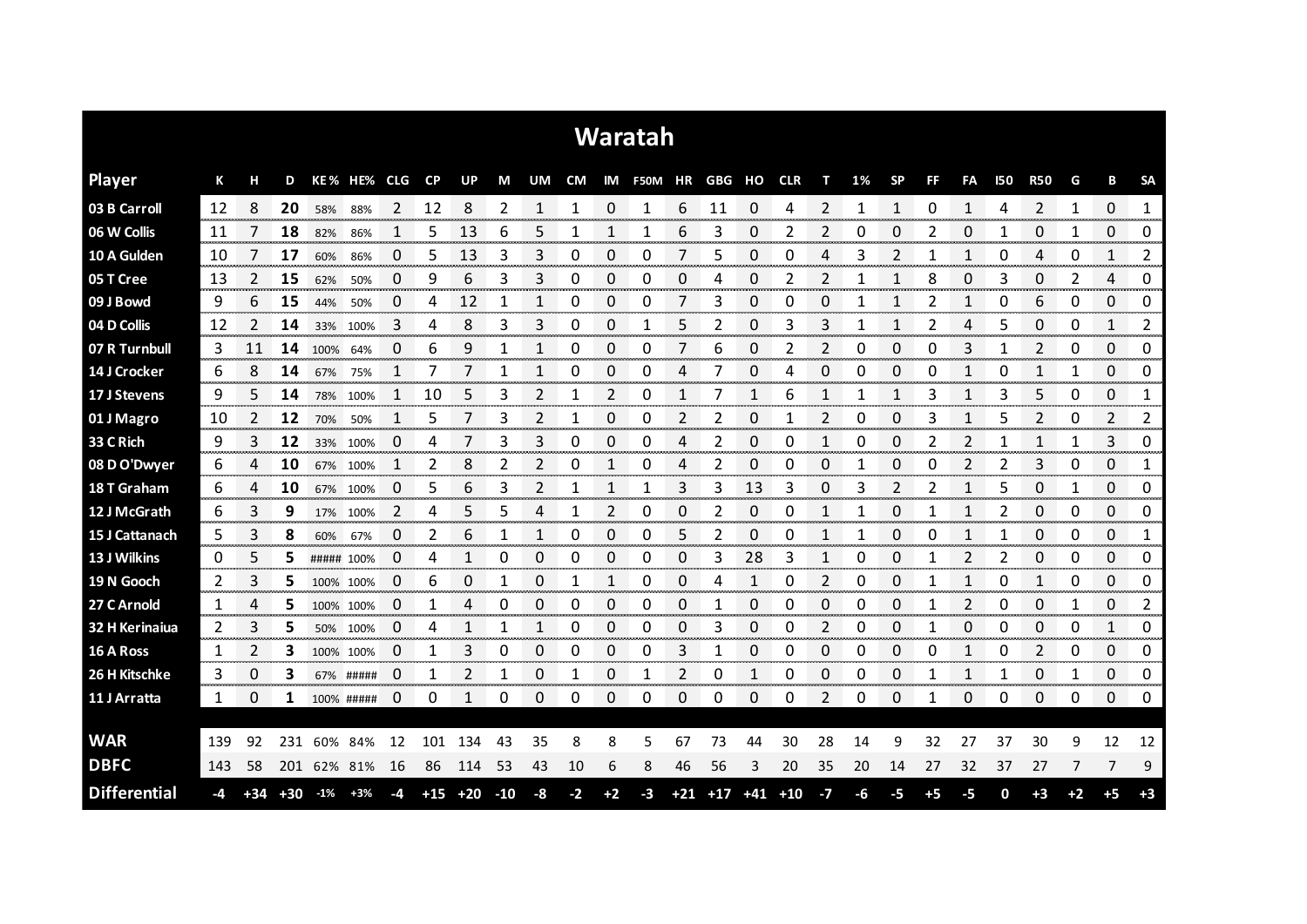|                        |             | <b>Score Sources</b> |
|------------------------|-------------|----------------------|
|                        | <b>DBFC</b> | <b>WAR</b>           |
| <b>Turnover</b>        | 4.4.28      | 5.8.38               |
| <b>Stoppage</b>        | 3.3.21      | 4.4.28               |
| <b>Kick In</b>         | 0.0.0       | 0.0.0                |
| <b>TOTAL</b>           | 7.7.49      | 9.12.66              |
|                        |             | <b>Defensive 50</b>  |
| <b>Turnover</b>        | 0.1.1       | 3.1.19               |
| <b>Stoppage</b>        | 0.1.1       | 1.1.7                |
| <b>Kick In</b>         | 0.0.0       | 0.0.0                |
| <b>TOTAL</b>           | 0.2.2       | 4.2.26               |
|                        |             | <b>Midfield</b>      |
| <b>Turnover</b>        | 4.3.27      | 1.5.11               |
| <b>Centre Bounce</b>   | 1.2.8       | 2.2.14               |
| <b>B/ARC Stoppages</b> | 1.0.6       | 1.1.7                |
| <b>TOTAL</b>           | 6.5.41      | 4.8.32               |
|                        |             | Forward 50           |
| <b>Turnover</b>        | 0.0.0       | 1.2.8                |
| <b>Stoppage</b>        | 1.0.6       | 0.0.0                |
| <b>TOTAL</b>           | 1.0.6       | 1.2.8                |